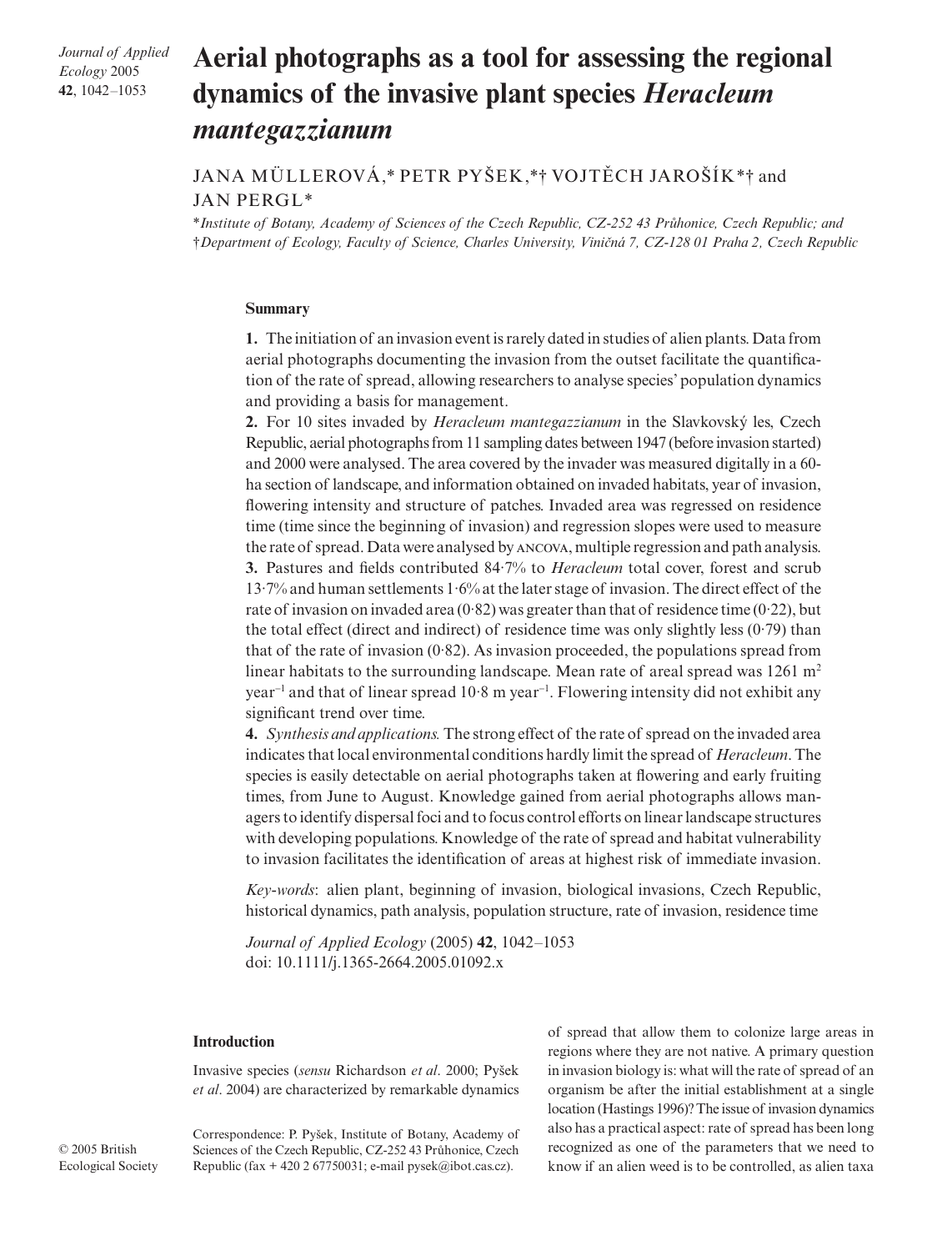**1043**

*Regional dynamics of*  H. mantegazzianum *invasion*

that exhibit high rates of spread are likely to become widely distributed and troublesome (Forcella 1985). Unfortunately, as the crucial aspect of recognizing an invasive species is the invasion itself (observable only after the event), plant invasions are mostly studied *post hoc* (Fuller & Boorman 1977; Pysek & Prach 1993; Delisle *et al*. 2003) and studies rarely describe the whole process of invasion from its beginning (but see Robinson 1965; Richardson & Brown 1986; Lonsdale 1993).

Methods used to assess the dynamics of invasion in the past vary with respect to the aims of the study and provide different information, depending on scale (Hulme 2003). At regional to continental scales, herbarium records are informative (Weber 1998; Delisle *et al*. 2003; Petrík 2003; Mandák, Pysek & Bímová 2004), but such data are usually not informative regarding the increase of area covered by the invader over time. However, the area occupied by an invasive population is a key dimension of an invasion (Higgins & Richardson 1996). Computer image analyses have been used recently to monitor invasive species (reviewed by Everitt *et al*. 1995). Aerial photographs are the most often used remote-sensing technique for detecting plant species. As they can provide area estimates of plant populations, they have been used as a tool for quantitative assessment of the infestation by alien plants (Everitt 1998; Higgins & Richardson 1999; McCormick 1999; Stow *et al*. 2000; Higgins, Richardson & Cowling 2001; Rouget *et al*. 2001, 2003) and the dynamics of their spread (Fuller & Boorman 1977; Mast, Veblen & Hodgson 1997).

The present study dealt with one of the most noxious European invaders, *Heracleum mantegazzianum* Sommier et Levier (Apiaceae) (Tiley, Dodd & Wade 1996), and analysed the dynamics of its invasion at the local scale by using aerial photographs. This invasion was captured since its very beginning, which made it possible to ask questions that can rarely be answered in invasion biology. (i) What is more important in determining the outcome of the invasion, its duration or the rate of spread? (ii) What are the spatial extent and dynamics of the invasion by the species? (iii) How do some parameters of the species' population dynamics change over 40 years of invasion?

#### **Methods**

#### **STUDY SPECIES**

*Heracleum mantegazzianum* is a perennial monocarpic herb, 200–500 cm tall, with leaves up to 250 cm in length. Flowers are insect-pollinated, arranged in numerous compound umbels, with the largest terminal up to 80 cm in diameter (Tiley, Dodd & Wade 1996). In the study area, the plants flower from late June to late July. A single plant is capable of producing from 5000 to more than 100 000 fruits (Pysek *et al*. 1995; Tiley, Dodd & Wade 1996). The seeds exhibit a morphophysiological dormancy (Baskin & Baskin 1998), resulting

© 2005 British Ecological Society, *Journal of Applied Ecology*, **42**, 1042–1053

in a short-term persistent seed bank (Krinke *et al*. 2005). Plants rapidly attain dominance in invaded sites (Pysek & Pysek 1995). Disturbed habitats with good possibilities for the immigration of fruit by water, wind and human-dispersal are more easily invaded, but the species also invades semi-natural vegetation (Pysek & Pysek 1995; Pysek, Sádlo & Mandák 2002).

*Heracleum mantegazzianum* is the largest central European forb, native to the western Caucasus (Mandenova 1950) and naturalized or invasive in a number of European countries (Tiley, Dodd & Wade 1996; Collingham *et al*. 2000), Canada (Morton 1978) and the USA (Kartesz & Meacham 1999). It was introduced to the Czech Republic as a garden ornamental in the region studied here (Slavkovsky les, west Bohemia) in 1862. The species has spread from there to other parts of the country (Pysek 1991; Pysek *et al*. 1998) and become invasive (Pysek, Sádlo & Mandák 2002).

### **STUDY AREA**

The study area was located in the Slavkovský les Protected Landscape Area, west Bohemia, a region heavily invaded by *H. mantegazzianum* (Pysek & Pysek 1995). The total size of the protected area is  $617 \text{ km}^2$ , altitudinal range is 373–983 m a.s.l. (Kos & Marsáková 1997), minimum and maximum temperatures are for January −5·1° to −0·2 °C and for July 10·5–21·5 °C. The annual sum of precipitation is 1094 mm (Mariánské Lázne meteorological station, 50-year average). The natural vegetation of the area is mainly beech and spruce forests, peat bogs, and pine forests on serpentine (Neuhäuslová & Moravec 1997). This vegetation is now only present in remnants, and has been replaced over much of its original extent by extensive wetlands, with a high diversity of flora, pastures and spruce plantations that cover 53% of the area (Kos & Marsáková 1997).

Colonization of the region by humans started at the end of the 13th century. After World War II, German inhabitants were displaced and part of the region was a military area with restricted access until the 1960s. The lack of appropriate landscape management associated with disturbances from military activities, as well as climatic conditions matching those in the native distribution area (Pysek 1991), are probable reasons for the rapid spread of the species in the study area over the study period.

Ten study sites with vegetation dominated by *Heracleum* were selected (Table 1). They were evenly distributed across an area of  $20 \times 30$  km to cover the range of habitat conditions, and correspond to those in which a detailed research on the population biology and ecology of the species is being carried out (Moravcová *et al*. 2005). Most localities represented open sites in otherwise forested landscape or were separated from the surroundings by forests and scrub.

The oldest herbarium specimen documenting with certainty a spontaneous occurrence in the study area, in close proximity to the introduction site, is from 1877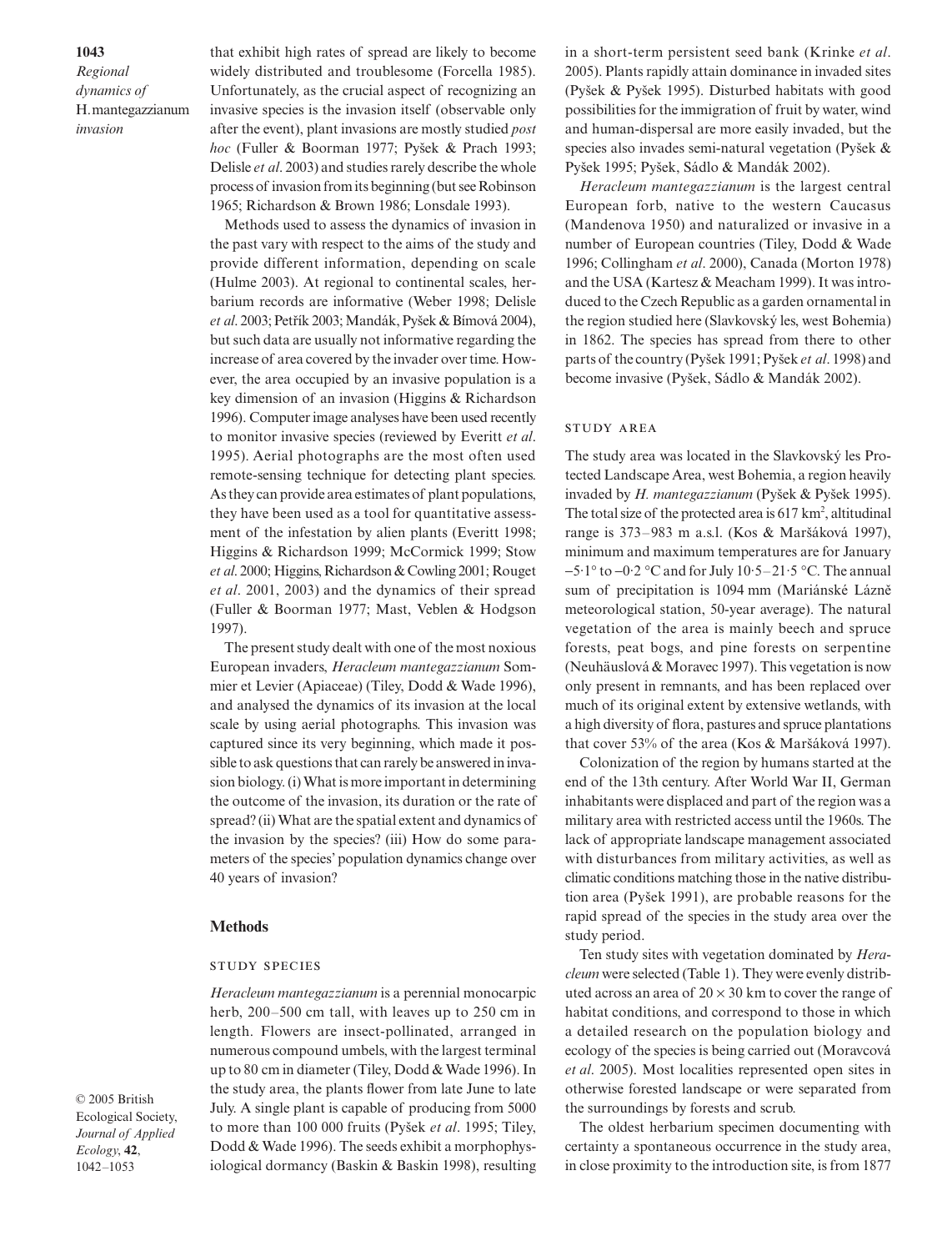Table 1. Geographical location, altitude (m a.s.l.) and area covered by *Heracleum mantegazzianum* (in m<sup>2</sup>) as inferred from aerial photographs in 60-ha sections surrounding each site. 0, species not present; -, data not available or not reliable. Note that the locality Rájov was not included into analyses because the species only appeared there recently. Areal rate of spread (m<sup>2</sup> year<sup>-1</sup>) was calculated as the highest value of invad area recorded over the study period divided by residence time (= years since the beginning of invasion). Linear rate of spread (m year<sup>-1</sup>) was expressed as the distance between the location of the *Heracleum* population on the earliest date the species was recorded and the most distant point within the plot reached at the time when the highest value of invaded area was recorded, divided by the residence time. If there were several foci at the beginning, the distance was measured from the one closest to the most distant one on the recent photograph. Note that the mean rate of spread shown here is only a reference measure and was not used in statistical analyses (see the Methods)

|                |                          |                    |          | Area covered by <i>Heracleum</i> $(m2)$ |          |          |          | Mean rate of spread      |         |                                 |                                 |                                 |                                |
|----------------|--------------------------|--------------------|----------|-----------------------------------------|----------|----------|----------|--------------------------|---------|---------------------------------|---------------------------------|---------------------------------|--------------------------------|
| Locality       | Latitude                 | Longitude          | Altitude | 1947                                    | 1957     | 1962     | 1973     | 1987                     | 1991    | 1996                            | 2000                            | Areal $(m^2 \text{ year}^{-1})$ | Linear (m year <sup>-1</sup> ) |
| Arnoltov       | $50^{\circ}06.801$       | $12^{\circ}36.147$ | 575      |                                         | U        | $\theta$ | 966      | 13 744                   | 11 139  | 27 25 1                         | 47 170                          | 1241                            | 12.8                           |
| Dvorečky       | $50^{\circ}05.982$       | 12°34·137          | 506      |                                         |          | $\Omega$ | 1074     | $\overline{\phantom{m}}$ | 18 018  | 24 8 17                         | $\hspace{0.1mm}-\hspace{0.1mm}$ | 730                             | $17-4$                         |
| Krásná Lípa II | $50^{\circ}06.306$       | 12°38.393          | 596      |                                         | $\theta$ | $\theta$ | $\theta$ | 5 0 7 8                  | 3 3 2 4 | 9454                            | 7945                            | 350                             | 3.8                            |
| Lískovec       | $49^{\circ}59.156$       | 12°38.721          | 541      |                                         |          | $\Omega$ |          | 68                       | 2755    | 8 1 7 4                         | $\hspace{0.1mm}-\hspace{0.1mm}$ | 355                             | $26 - 7$                       |
| Litrbachy      | $50^{\circ}06 \cdot 009$ | $12^{\circ}43.777$ | 800      |                                         |          | $\Omega$ | 551      | 2 1 2 0                  | 2631    | 4 7 1 1                         | $\hspace{0.1mm}-\hspace{0.1mm}$ | 139                             | 6.6                            |
| Potok          | $50^{\circ}04.660$       | 12°35.953          | 643      |                                         | $\Omega$ | 5827     | 14 619   | 17 244                   | 28 877  | 39 774                          | $\sim$                          | 1020                            | 8.2                            |
| Prameny        | $50^{\circ}03 \cdot 173$ | $12^{\circ}43.751$ | 738      |                                         | $\Omega$ | $\Omega$ | 14 099   | 52 249                   | 46 243  | 55 575                          | $\hspace{0.1mm}-\hspace{0.1mm}$ | 1635                            | 5.8                            |
| Rájov          | $49^{\circ}59.704$       | 12°54.933          | 753      |                                         |          | $\Omega$ |          |                          |         | 5 1 9 8                         | $\hspace{0.1mm}-\hspace{0.1mm}$ | 1040                            |                                |
| Žitný I        | $50^{\circ}03.754$       | 12°37.569          | 787      |                                         | 5938     | 16413    | 28 068   | 113 236                  | 101 701 | 99 121                          | $\sim$                          | $2831*$                         | 8.0                            |
| Žitný II       | $50^{\circ}03.837$       | 12°37.304          | 734      | $\Omega$                                | $\theta$ | 13 780   | 35 284   | 90 902                   | 111 351 | $\hspace{0.1mm}-\hspace{0.1mm}$ | <b>Service</b>                  | 3275*                           | 8.2                            |

\*A conservative value, as in these sites the species may have invaded outside the plot limits in later stages of invasion.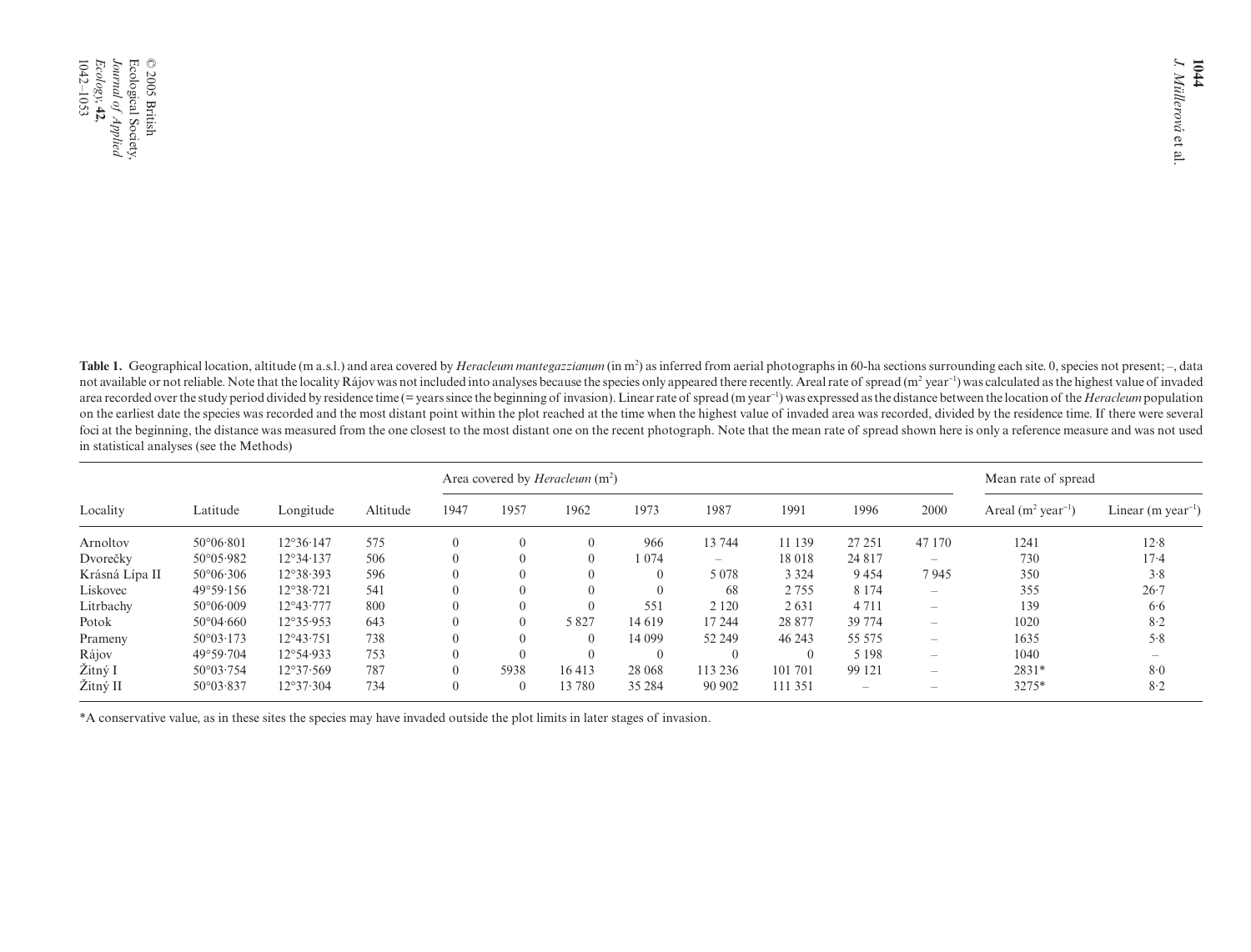*Regional dynamics of*  H. mantegazzianum *invasion*

**1045**

(Holub 1997). However, after that date the species was not recorded again in the study area until 1947, when reports on the scattered occurrence of individual plants started to appear (Pyšek & Pyšek 1994). The absence of *H. mantegazzianum* on aerial photographs from 1947, confirmed by floristic data, allowed us to assume with reasonable certainty that the present study captured the invasion from its beginning. Although the presence of individual plants at the rosette stage cannot be completely excluded, as these would not have been detected on aerial photographs, they would not affect the rather ro bust results of the analysis of invasion dynamics. Moreover, plants usually flower in the third year (J. Pergl *et al.*, unpublished data) so failure to detect their presence would mean a negligible bias to the dates considered as the beginning of invasion in particular localities.

# PHOTO-INTERPRETATION AND ANALYSIS OF **AERIAL PHOTOGRAPHS**

Aerial photographs of study sites (panchromatic, multispectral and orthophotographs; Table 2) were available from 1947 to 2000 (Table 1). Panchromatic photographs were provided by the Military Topographic Institute VTOPÚ, Dobru ska, Czech Republic, and multispectral photographs by the Agency for Nature Conservation and Landscape Protection in Prague, Czech Republic. Orthophotographs at a final pixel resolution of 0·5 m were created by the Czech Office for Surveying, Mapping and Cadastre, Prague, Czech Republic, from scanned aerial panchromatic photographs at a scale of 1: 22 500 with 60% overlap. A digital terrain model created by vectorization of topographic maps at 1: 10 000 was used. Orientation points of images were identified by analytical aerotriangulation in the system ORIMA (Leica Geosystems, Geospatial Imaging, Norcross, Georgia, USA); orthorectification was performed on the digital photogrammetric station Leica-Helava DPW 770, module Mosaic (Leica Geosystems).

In each study site, a sector of 60-ha  $(750 \times 800 \text{ m})$ surrounding the recently invaded area was selected and the presence of *Heracleum* within this area investigated. *Heracleum* stands and solitary plants were recogniza ble in the photographs. Flowering plants appeared as white dots (Fig. 1); on photographs taken in August plants were still recognizable because of the distinct structure of fruiting umbels. Critical examination of the sensitivity of the air photographs to detect single plants was beyond the scope of the current study. However, the very distinct morphological features of the study species (Fig. 1) indicate that the photo-interpretation was unbiased and, together with detailed information on population characteristics collated in the field (J. Pergl *et al.*, unpublished data), provided a reliable estimate of population size.

© 2005 British Ecological Society, *Journal of Applied Ecology*, **42**, 1042–1053

The process of photo-interpretation consisted of the following steps: (i) scanning of negatives (800 dpi); (ii) rectification using recent ortophotographs, with 40–60 ground control points distributed along the

|      | Table 2. Technical parameters of aerial photographs used in the study |         |                             |                             |                                                                                                      |                                |                                       |
|------|-----------------------------------------------------------------------|---------|-----------------------------|-----------------------------|------------------------------------------------------------------------------------------------------|--------------------------------|---------------------------------------|
| Year | Date                                                                  | Scale   | Type                        | Channels                    | Camera                                                                                               | Focal length (mm)              | Film material                         |
|      | Jnknown                                                               | 1:10000 | anchromatic                 |                             |                                                                                                      | Jnknown                        |                                       |
| 1957 | $5-16$ June                                                           | : 12500 | anchromatic                 |                             | $\begin{array}{l} \text{RD 20/30} \\ \text{RD 20} \\ \text{WILD 328} \\ \text{WILD 328} \end{array}$ |                                | AGFA<br>AGFA<br>Unknown               |
| 1962 | 25 June                                                               | : 12000 | anchromatic                 |                             |                                                                                                      | 210<br>209.73<br>114.36<br>125 |                                       |
| 1973 | 1-16 August                                                           | : 27000 | anchromatic                 |                             |                                                                                                      |                                | Jnknown                               |
| 1987 | :1-23 August                                                          | : 25000 | <i><b>Aultispectral</b></i> | $0.48, 0.54, 0.66, 0.84$ nm | MSK-4                                                                                                |                                |                                       |
| 99   | 23 July                                                               | : 13400 | anchromatic                 |                             | MK 269152B                                                                                           | 152.2                          | FOMA (visible), I-840 (NIR)<br>FOMA   |
| 996  | $0$ June                                                              | : 26500 | <b>Iultispectral</b>        | 0.54, 0.60, 0.66, 0.84 nm   | ASK-4                                                                                                | 125                            | wiphot Pan 200PE1 (visible),          |
|      |                                                                       |         |                             |                             |                                                                                                      |                                | <br>Codak Aerographic Film 2424 (NIR) |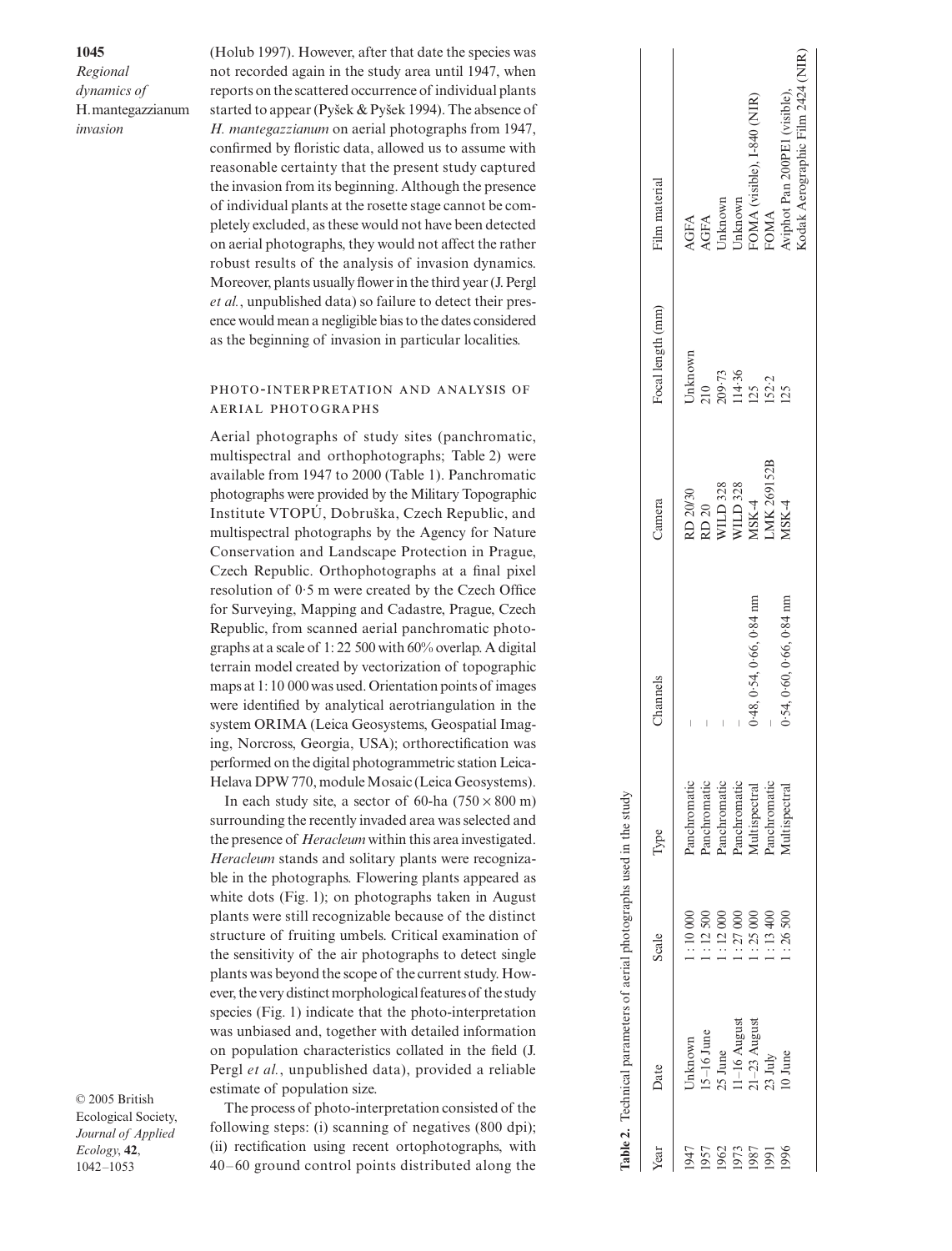**1046** *J. Müllerová* et al.



Fig. 1. Aerial photograph of the locality Žitný Ion 23 July 1991 (scale 1 : 2000). Flowering umbels of *Heracleum* appear as white dots.

whole area of the rectified photograph, using the second order of transformation and nearest neighbour rectification method (Lillesand & Kiefer 1999); (iii) visualization of *Heracleum* plants on images (image enhancement, filtering; Jensen 1996) using Chips software (Chips Development Team 1998); (iv) on-screen digitizing of *Heracleum* stands and individual plants using CartaLinx software (Clark Laboratories 1998); (v) digital classification of flowering plants inside the previously defined polygons using Chips software (histogram slicing and Parallelpiped classification), with the number of flowering plants assessed by dividing the total area covered by *Heracleum* by the average size of an individual flowering plant, estimated on the basis of field data (J. Pergl *et al.*, unpublished data); (vi) onscreen digitizing of land-use types using CartaLinx software. The following habitats were distinguished and the area covered by each of them was measured: (i) forests and scrub; (ii) treeless area consisting of pastures, meadows and fields; (iii) urban areas; (iv) linear features (water courses, paths and roads, railways). For each land-use type, the proportion of its total area invaded by *Heracleum* was identified in a GIS using ArcView software (Environmental System Research Institute 1996).

The following parameters were recorded to characterize *Heracleum* invasion at each site: (i) the beginning of invasion, expressed as the earliest date at which the species was not recorded in the site; (ii) the area invaded (total area covered by *Heracleum*) in each sampled year (Table 1); (iii) the area covered by flowering plants; (iv) the estimated number of flowering plants; (v) the number and size of *Heracleum* patches, a patch being defined as an isolated area of minimum size  $3 \text{ m}^2$  covered by *Heracleum* plants; (vi) affiliation of *Heracleum* to linear features expressed as the proportion of the total *Heracleum* cover accounted for by stands within 20 m of water courses, path, roads and railways (linear stands).

#### STATISTICAL ANALYSIS

To evaluate (i) the contribution of the linear stands to invaded area, (ii) trends in the number and size of *Heracleum* patches in the course of invasion and (iii) the relationship between flowering intensity and *Heracleum* residence time (defined as how long the species has been present in a site; Rejmánek 2000; Pysek & Jarošík 2005), the data were analysed by ANCOVA. Proportion of linear stands, patch number, patch size and the proportional area covered by flowering plants were response variables, sites were a factor, and residence time was a covariate. The modelling of ANCOVAS started with fitting models in which each site was regressed on residence time with a different intercept and a different slope. The parameters of these models were inspected, and the least significant term was removed in a deletion test. If the deletion caused an insignificant increase in deviance, the term was removed. Deletion tests were repeated until minimal adequate models were established. In these minimal adequate models, all nonsignificant parameters were removed, and all the remaining parameters were significantly  $(P < 0.05)$  different from zero and from one another (Crawley 1993).

The most appropriate transformations of the ANCOVA models were ascertained by plotting the response variables against the covariate, by comparing residual variance and the explained variance of the fitted models, by plotting standardized residuals against fitted values, and by normal probability plots (Crawley 1993). To test for additional 'domed' non-linear components in the models, the square power of the covariate was calculated and added to the models. If the addition caused a significant increase in explained variance, the power was kept in the model (Sokal & Rohlf 1995). To check for outliers, the points with the largest influence on minimal adequate models were assessed by Cook's distances (Cook 1977). Data points with the largest Cook's distances were sorted in a descending order and weighted out of the analysis one after another. The models were refitted after weighting out each data point, and the points causing a significant change in deviance were considered as outliers (Gilchrist & Green 1994).

To evaluate the mean rate of spread in particular sites, the area invaded by *Heracleum* at each site (response variable) was plotted against residence time (explanatory variable). The plotted curves were analysed by specifying binomial errors and a logit link function. The logit link function had as its numerator the cumulative invaded area to a specific date, while the total area invaded at the end of the observation was the denominator (Pyšek, Jarošík & Kučera 2003). Because the binomial errors were overdispersed, Williams' adjustment for unequal binomial denominators was applied (Crawley 1993). Curvilinearity was determined

© 2005 British Ecological Society, *Journal of Applied Ecology*, **42**, 1042–1053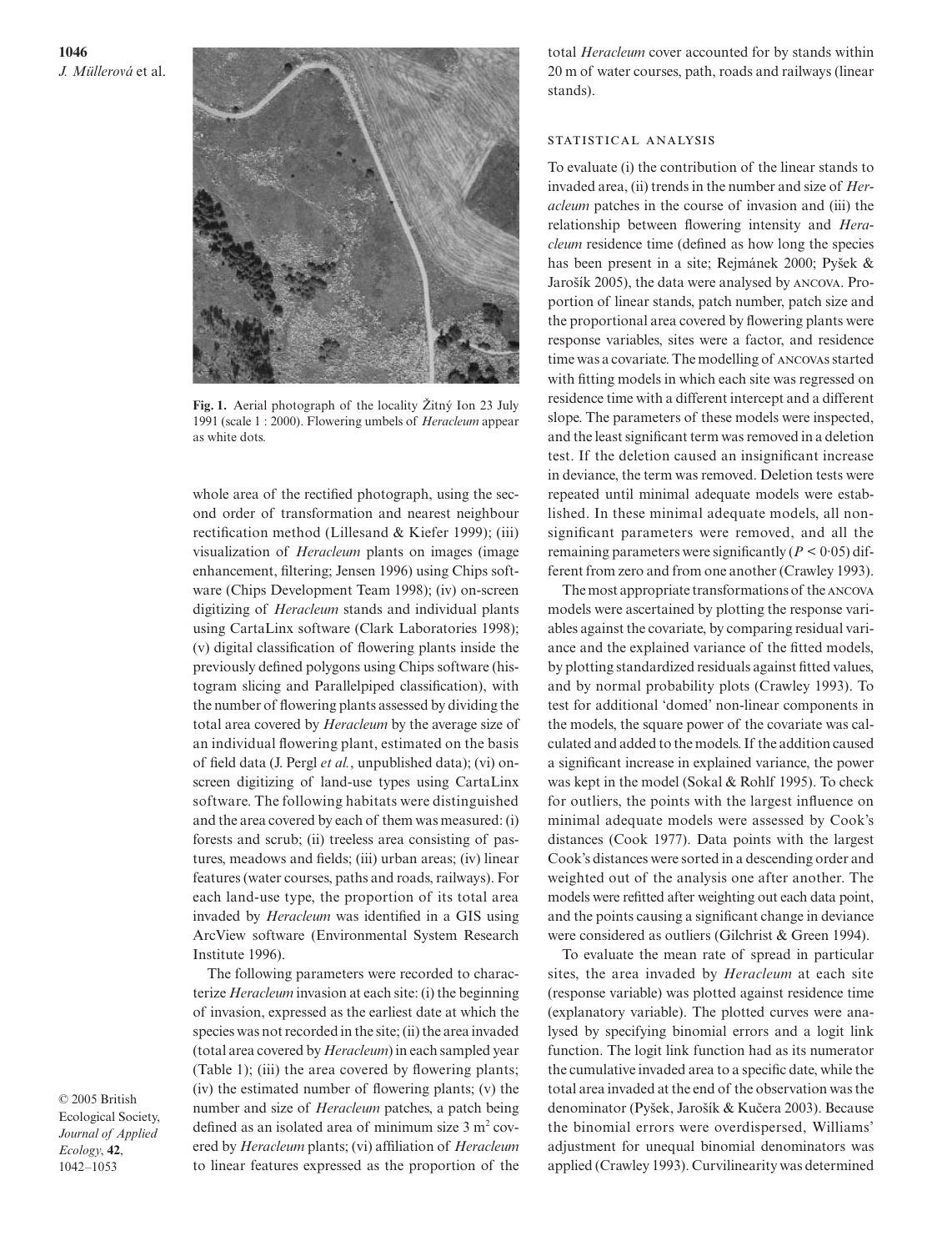**1047**

*Regional dynamics of*  H. mantegazzianum *invasion*

by stepwise adding of power terms to the explanatory variable and by checking if the addition caused a significant reduction in deviance. To compare the mean rate of spread in particular sites, the estimated time of 50% of the total area invaded,  $t_{50}$ , with 95% confidence intervals (CI), was calculated for each statistically significant curve using Fieller's theorem (Collet 1991; Crawley 1993). When the  $t_{50}$  of mean rates overlapped in CI (lower limit – upper limit), the curves did not differ significantly in the mean rate of invasion. All calculations were made in GLIM® version 4 (Francis, Green & Payne 1994).

To evaluate the relationship between invaded area, rate of spread and residence time, the area invaded by *Heracleum* (using the highest recorded value in each site; Table 1) was regressed on residence time using the ordinary least-square regression, and the slope of the regression line was used as a measure of the rate of spread. Path analysis (Sokal & Rohlf 1995) was used to explore the interrelationship between the invaded area, residence time and rate of spread. The path analysis enabled an assessment of relative direct and indirect effects by which the residence time contributed to invaded area both directly and indirectly, through the rate of spread. An appropriate path model was suggested by the regression analysis of invaded area, residence time and rate of spread. To achieve a comparable influence in absolute values, each parameter was standardized to have a zero mean and variance of one. Sion 4 (Francis,<br>
en invaded area,<br>
area invaded by<br>
ce time using the<br>
the slope of the<br>
the slope of the<br>
re of the rate of<br>
995) was used to<br>
the invaded area,<br>
he path analysis<br>
rect and indirect<br>
contributed to<br>
ire

# **Results**

On average, 7·0% of the landscape was covered by *Heracleum* in the localities studied at the later stage of invasion, ranging from 0·8 to 18·9% (Table 3). Of the land-use types, treeless areas were most suitable for *Heracleum* invasion; their mean contribution to the total cover of *Heracleum* in a site was 83·4%, while that of forested landscape and settlement areas were 15·1% and  $1.5\%$ , respectively. On average  $10.1\%$  of the total cover of treeless areas, 7·7% of urban areas and 3·0% of forests and scrub were invaded by *Heracleum* (Table 3).

The percentage of invaded area contributed by linear stands significantly decreased as the invasion continued (effect of the percentage of linear stands  $= 46.36-$ 0.88 residence time;  $F_{1,22} = 14.49$ ,  $P \le 0.001$ ,  $r^2 = 0.397$ ). The contribution of linear stands to total invaded area varied significantly among sites (deletion test for the same contribution of all sites:  $F_{12,22} = 10.53$ ,  $P < 0.001$ ), with significant effects at sites Žitný I, Žitný II and Litrbachy (Fig. 2).

#### **RATE OF SPREAD**

© 2005 British Ecological Society, *Journal of Applied Ecology*, **42**, 1042–1053

Mean rate of areal spread was  $1261 \pm 1052$  m<sup>2</sup> year<sup>-1</sup> (mean  $\pm$  SD,  $n = 10$ ). These values, calculated as the ratio between the highest recorded value of invaded area at a locality and the residence time needed to achieve this area, ranged from 139 to 3275  $m<sup>2</sup>$  year<sup>-1</sup> (Table 1).

|                      |                                  | land-use type. Flowering intensity is expressed as the proportion of invaded area covered by flowering plants in the year when the largest invaded area was recorded; proportion of land-use invaded is the percentage<br>Table 3. Characteristics of invasion in particular sites and its extent shown for land-use types. Invaded area relates to the year in which the largest area covered by <i>Heracleum</i> was recorded (indicated in the Year<br>column). Relative invaded area is the percentage of the 60-ha landscape sector that was covered by <i>Heracleum</i> in that year. Contribution to the invaded area is the proportion of invaded area accounted for by each<br>of the land-use area that was covered by <i>Heracleum</i> in that year |                                     |                         |      |                 |                                      |                |                   |                                         |                |
|----------------------|----------------------------------|----------------------------------------------------------------------------------------------------------------------------------------------------------------------------------------------------------------------------------------------------------------------------------------------------------------------------------------------------------------------------------------------------------------------------------------------------------------------------------------------------------------------------------------------------------------------------------------------------------------------------------------------------------------------------------------------------------------------------------------------------------------|-------------------------------------|-------------------------|------|-----------------|--------------------------------------|----------------|-------------------|-----------------------------------------|----------------|
|                      |                                  |                                                                                                                                                                                                                                                                                                                                                                                                                                                                                                                                                                                                                                                                                                                                                                |                                     |                         |      |                 | Contribution to the invaded area (%) |                |                   | Proportion of land-use type invaded (%) |                |
| ocality              | area(m <sup>2</sup> )<br>Invaded | Relative invaded<br>area $(^{9}/_{0})$                                                                                                                                                                                                                                                                                                                                                                                                                                                                                                                                                                                                                                                                                                                         | intensity $(^{9}_{0})$<br>Flowering | Beginning of<br>mvasion | Year | Forest          | Treeless                             | Urban          | Forest            | Treeless                                | Jrban          |
| Amoltov              | 47170                            | 7.9                                                                                                                                                                                                                                                                                                                                                                                                                                                                                                                                                                                                                                                                                                                                                            | 57.7                                | 1973                    | 2000 | 9.3             |                                      | 0.2            | $\ddot{6}$ .      | 1.7                                     | $-1.5$         |
| <b>Dvorečky</b>      | 24817                            |                                                                                                                                                                                                                                                                                                                                                                                                                                                                                                                                                                                                                                                                                                                                                                |                                     | 1973                    | 1996 |                 | $90.5$<br>71.6                       | $\delta$       | $\overline{0}$ .  | 7.8                                     |                |
| Krásná Lípa II       | 9454                             |                                                                                                                                                                                                                                                                                                                                                                                                                                                                                                                                                                                                                                                                                                                                                                |                                     | 1987                    | 1996 | $27.8$<br>15.6  | $83 - 1$                             | $\overline{1}$ | 0.8               |                                         | $\ddot{\circ}$ |
| Lískovec             | 8174                             |                                                                                                                                                                                                                                                                                                                                                                                                                                                                                                                                                                                                                                                                                                                                                                |                                     | 1987                    | 1996 |                 |                                      | $\overline{5}$ | $\tilde{\cdot}$   | $\ddot{0}$                              | $\ddot{\circ}$ |
| Litrbachy            | 4711                             | $\frac{8}{3}$                                                                                                                                                                                                                                                                                                                                                                                                                                                                                                                                                                                                                                                                                                                                                  |                                     | 1973                    | 1996 |                 | 99.7<br>82.7                         | $\overline{0}$ | $\ddot{\theta}$   | 0.8                                     | $\ddot{\circ}$ |
| Potok                | 39774                            | 9.9                                                                                                                                                                                                                                                                                                                                                                                                                                                                                                                                                                                                                                                                                                                                                            | 199115298<br>199216988              | 1962                    | 1996 | $17.2$<br>50.7  | 49.0                                 | 0.3            | 4·6               |                                         | $1\cdot 6$     |
| Prameny              | 55575                            |                                                                                                                                                                                                                                                                                                                                                                                                                                                                                                                                                                                                                                                                                                                                                                |                                     | 1973                    | 1996 | 8.0             | 86.7                                 | 5.3            | 8.8               | 12.4                                    | 7.7            |
| Rájov                | 5198                             | $\overline{0}$                                                                                                                                                                                                                                                                                                                                                                                                                                                                                                                                                                                                                                                                                                                                                 |                                     | 1996                    | 1996 | $\ddot{\circ}$  | 100.0                                | $\overline{0}$ | $\ddot{\circ}$    | $\overline{1} \cdot 0$                  | 0.0            |
| Žitný I              | 13236                            | 8.9                                                                                                                                                                                                                                                                                                                                                                                                                                                                                                                                                                                                                                                                                                                                                            |                                     | 1957                    | 1987 | $10-1$          | 86.0                                 | 3.9            | 5.8               | 24.9                                    | 32.7           |
| $Zim\llap/\llap/$ II | 11351                            | 18.6                                                                                                                                                                                                                                                                                                                                                                                                                                                                                                                                                                                                                                                                                                                                                           | 54.2                                | 1962                    | 1991 | 12.0            | 84.9                                 |                | $\overline{5}$ :1 | 28.8                                    | 32.2           |
| Mean                 |                                  | 7.0                                                                                                                                                                                                                                                                                                                                                                                                                                                                                                                                                                                                                                                                                                                                                            |                                     |                         |      | $\overline{51}$ | 83.4                                 | $\ddot{ }$     | 3.0               | $10-1$                                  |                |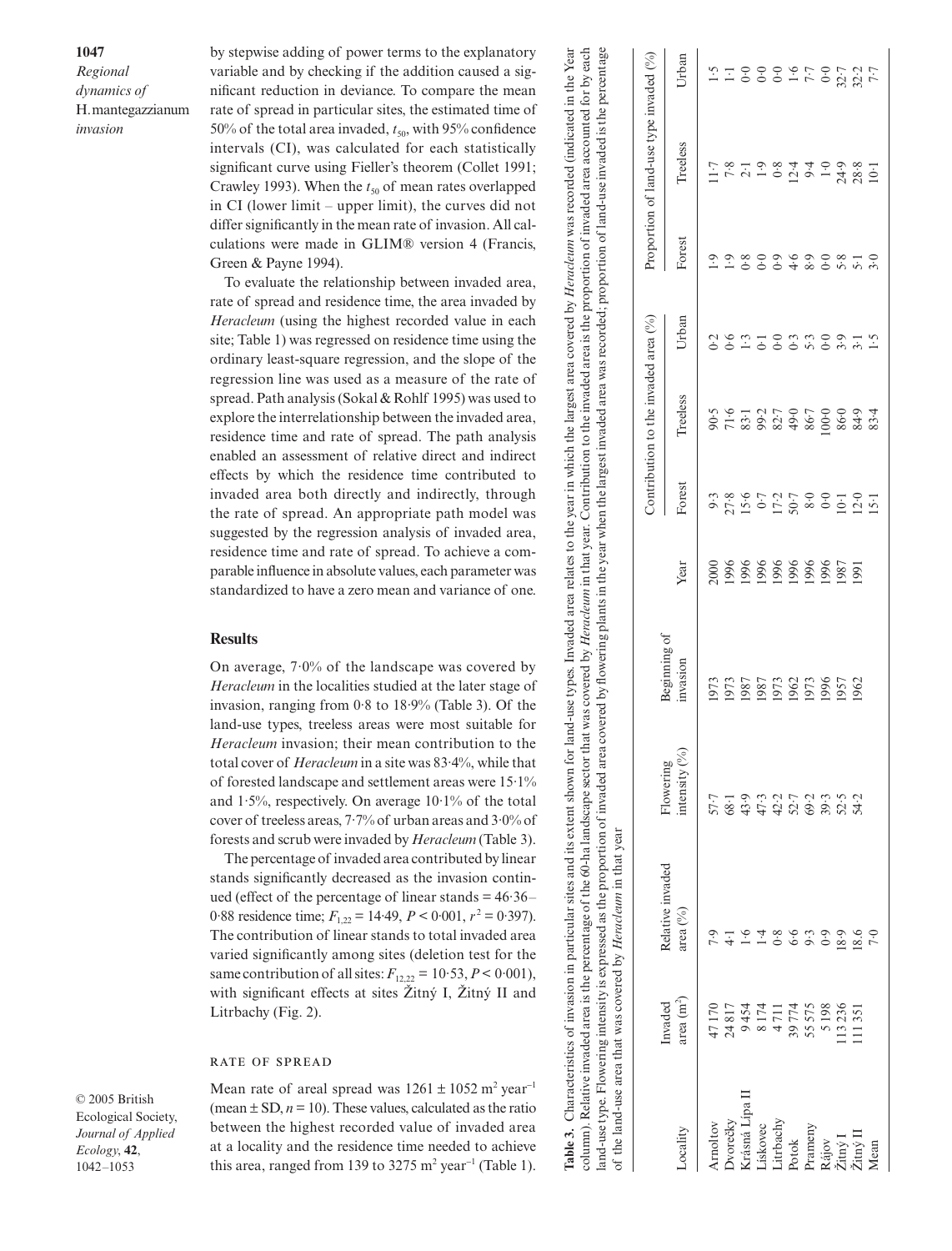



**Fig. 2.** Changes in the importance of linear stands (defined as the proportion of the total invaded area accounted for by stands up to 20 m from the axis of a linear habitat) for *Heracleum* invasion. Fitted lines show significant slopes for  $\check{Z}$ itný I (percentage of linear stands = 65·57–1·38 residence time), Zitny II and Litrbachy (common slope: percentage of linear stands = −4·78 + 1·72 residence time). Overall significance of the minimal adequate model:  $F_{4,19} = 41.56$ ,  $P < 0.001$ ,  $R^2 =$ 89·7%. The enlarged white point (site Arnoltov) is an outlier not included in the analysis. Black squares, Prameny; white squares, Žitný I; black triangles, Potok; crosses, Arnoltov; black circles, Litrbachy; white circles, Krásná Lípa II; dash, Žitný II. Fitted lines: large dashes, Žitný I; small dashes, Žitný II and Litrbachy.



**Fig. 3.** Mean rates of spread (with 95% confidence intervals) expressed as  $t_{50}$ , the estimated time to 50% of the total area invaded. Means at individual sites, ranked in ascending order, whose confidence intervals do not overlap, are significantly different. 1, Prameny; 2, Lískovec; 3, Žitný II; 4, Dvorečky; 5,

When evaluated statistically, mean rate of areal spread, expressed as the estimated time of 50% of the total invaded area  $(t_{50})$ , ranged between 17 and 31 years, and differed significantly among sites, being faster at  $\ddot{Z}$ itný I and Arnoltov than at Prameny and Lískovec (Fig. 3).

Mean rate of linear spread, expressed as the maximum distance the population reached from the primary invasion focus divided by the residence time, was 10·8  $\pm$  7·2 m year<sup>-1</sup> (mean  $\pm$  SD, *n* = 9) and ranged from 3·8 to 26 $\cdot$ 7 m year<sup>-1</sup> (Table 1).

#### RELATIONSHIP BETWEEN INVADED AREA, RATE OF SPREAD AND RESIDENCE TIME

© 2005 British Ecological Society, *Journal of Applied Ecology*, **42**, 1042–1053

Significant pairwise relationships between invaded area, rate of spread and residence time were found. The rate of spread positively affected invaded area and was

its strongest pairwise predictor (invaded area = 255·8 + 37.8 rate of spread;  $F_{1,7} = 138.90$ ,  $P < 0.001$ ,  $r^2 = 0.952$ ). At the same time, the invaded area was significantly lower in sites where invasion started later (invaded area = −111 626 + 4113 residence time; *F*1,7 = 11·94, *P* < 0·05,  $r^2 = 0.631$ ). Residence time also exerted a positive effect on the rate of spread (rate of spread =  $-2348 +$ 92·84 residence time;  $F_{1,7} = 6.52$ ,  $P < 0.05$ ).

Multiple regression relating the invaded area to both rate of spread and residence time yielded the following relationship:

# invaded area = −37 097 + 1166 residence time + 31·74 rate of spread

The regression was highly significant  $(F_{2,6} = 134.9)$ ,  $P < 0.001$ ), explaining 97.8% of the variance. Both explanatory variables, i.e. residence time  $(F_{17} = 7.23)$ ,  $P < 0.05$ ,  $r^2 = 0.026$ ) and the rate of spread ( $F_{1,7} = 95.92$ ),  $P < 0.001$ ,  $r^2 = 0.348$ ), were significant.

Based on the significance of the two terms in the multiple regression, it was evident that both residence time and rate of spread contributed to invaded area. The direct effect of residence time on invaded area was less than half  $(0.22)$  its indirect effect  $(0.57)$ . The direct effect of the rate of spread on invaded area  $(0.82)$  was nearly four times larger than the direct effect of residence time  $(0.22)$ , but the combined direct and indirect effect of residence time was only slightly less  $(0.79)$  than the effect of the rate of spread  $(0.82)$  (Table 4).

# CHANGES IN POPULATION CHARACTERISTICS DURING INVASION

Flowering intensity varied between 30% and 70% over time and did not exhibit any significant trend over the

Potok; 6, Litrbachy; 7, Zitny I; 8, Arnoltov. **Table 4.** Path and effect coefficients of the path model of invaded area as a function of the residence time and the rate of spread. Path coefficients  $a_1$ ,  $b_1$  and  $b_2$  represent direct effects;  $a<sub>1</sub>$  is the regression slope for the standardized variables rate of spread and residence time;  $b_1$  and  $b_2$  are standardized regression slopes from multiple regression of invaded area as a function of residence time and the rate of spread. Indirect effects are calculated as a product of path coefficients along the links between causal variables and the response variable through other causal variables. Effect coefficients are the sum of direct and indirect effects

| Path coefficients                                         |      |
|-----------------------------------------------------------|------|
| $a1$ , effect of residence time on the rate               | 0.69 |
| of spread (direct)                                        |      |
| $b_1$ , effect of rate of spread on invaded area (direct) | 0.82 |
| $b2$ , effect of residence time on invaded area (direct)  | 0.22 |
| $a_1b_1$ , effect of residence time on invaded            | 0.57 |
| area (indirect)                                           |      |
| Effect coefficients                                       |      |
| $b_2 + a_1b_1$ , residence time effect on invaded         | 0.79 |
| area (total)                                              |      |
| $b1$ , rate of spread effect on invaded area (total)      | 0.82 |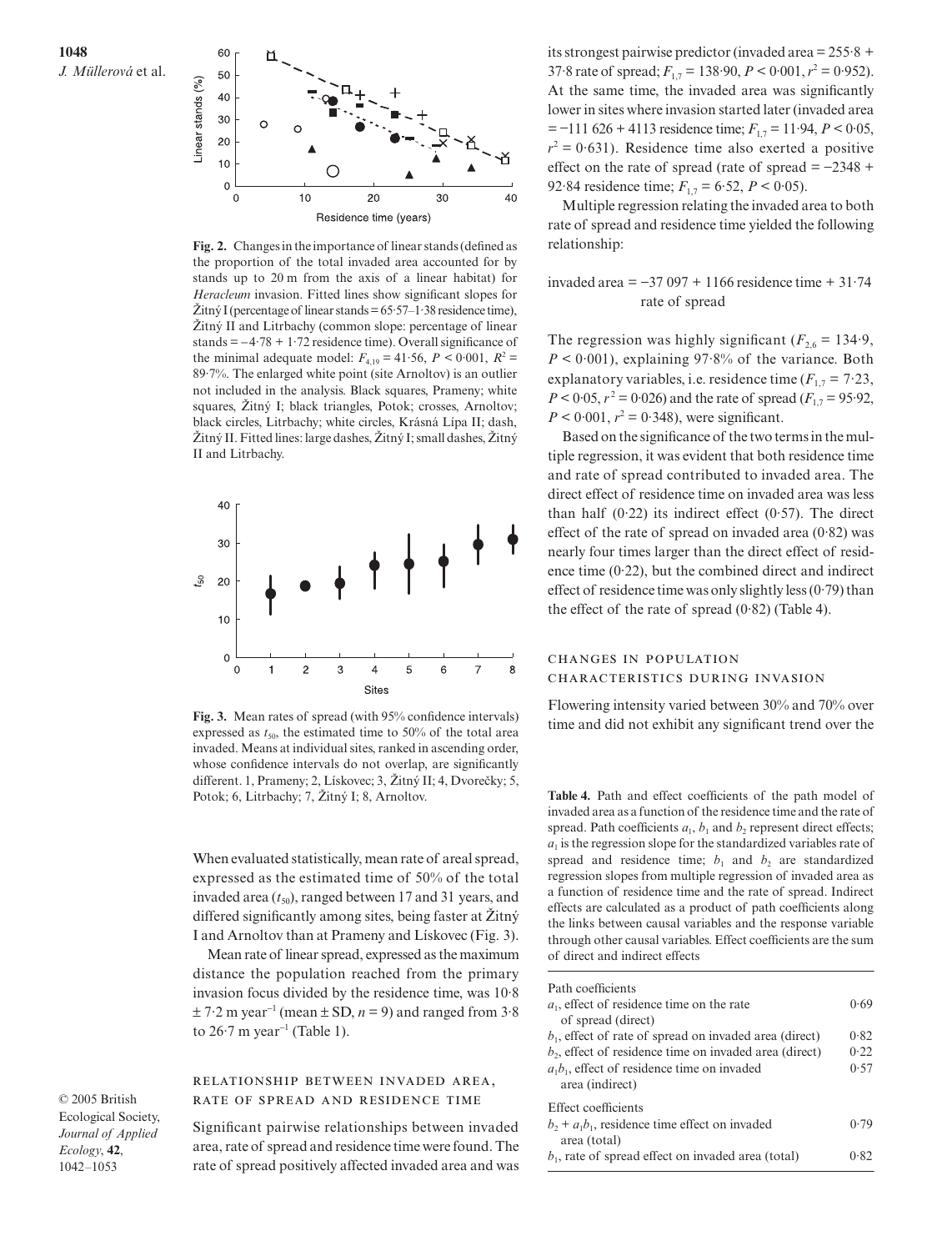

**Fig. 4.** Trends in the number and size of *Heracleum* patches (defined as an isolated area of minimum size  $3 \text{ m}^2$  covered by *Heracleum* plants) in the course of invasion. Patch number = 127 – 12⋅34 residence time + 0⋅37 (residence time)<sup>2</sup>.  $F_{2,21}$  = 9⋅77,  $P < 0.01$ ,  $R^2 = 48.2\%$ ; the enlarged white point (site Žitný I) is an outlier not included in the regression.  $Ln(patch size) =$ 3·84 + 0·26 (residence time) – 0·0057 (residence time)<sup>2</sup>.  $F_{2,22}$  =  $3.84, P < 0.05, R^2 = 25.9\%$ .

40 years of invasion. The number of isolated *Heracleum* patches initially decreased from the beginning of the invasion; this trend reversed after *c*. 20 years when the number of patches started to increase. Patch size was largest at the intermediate course of invasion (Fig. 4). Both patterns were consistent over sites (deletion test for patch number, effect of varying quadratic terms,  $F_{6.9} = 1.74$ , NS; linear terms,  $F_{6.15} = 1.17$ , NS; intercepts,  $F_{6,21} = 0.79$ , NS; deletion test for patch size, effect of varying quadratic terms,  $F_{6,10} = 2.23$ , NS; linear terms,  $F_{6,16} = 2.64$ , NS; intercepts,  $F_{6,22} = 2.37$ , NS).

#### **Discussion**

The rate of linear spread found for *Heracleum* in our study (average 10·8 m year<sup>−</sup><sup>1</sup> , site maximum 26·7 m year<sup>−</sup><sup>1</sup> ) is of the same order as values reported for some of the world's most dramatic invasions (for a review of rates of spread see Pysek & Hulme 2005). Comparing the value of areal spread recorded in the present study  $(1261 \text{ m}^2 \text{ year}^{-1}, \text{ site maximum } 3275 \text{ m}^2 \text{ year}^{-1})$  with data from the literature is difficult because the values must be related to the size of the monitored area and different source population sizes, which differ among studies (Pysek & Hulme 2005).

© 2005 British Ecological Society, *Journal of Applied Ecology*, **42**, 1042–1053

By selecting the study sites *post hoc* using knowledge of present-day infestation, we could select areas where it could be assumed populations had not spread outside the study plots. The majority of study sites were located in isolated open areas within otherwise mostly

forested landscape, and invading populations were located in the central parts of these areas. It can therefore be assumed that the invaded area recorded at a site resulted from the foci identified on the earliest photographs. The penetration of invading plants from outside analysed plots cannot be completely excluded, but the data indicate that if this occurred it was of minor importance. Such occurrence would make the estimated values of spread more conservative. On the other hand, the maximum values found at the  $\check{Z}$ ttný I and II sites (Table 1) represent a good estimate of invasion potential because they are located in a large open area of former pastures and meadows, surrounding an abandoned village, with low representation of forest and scrub patches that could represent physical constraints to the invasion. In these two sites, *Heracleum* invaded 18·6% and 18·9% of the available areas over 40 years (Table 3 and Fig. 1). Field research has confirmed and previous study (Pysek & Pysek 1995) has demonstrated that forests indeed represent barriers to invasion by *Heracleum*. *Heracleum* invades forest margins but only very rarely are solitary plants found in forest interior.

An absence of correlation between linear and areal measures of spread (Table 3;  $F_{1,7} = 0.57$ ,  $P = 0.47$ ) indicates that *Heracleum* populations do not spread as an advancing front but that long-distance dispersal (within the scale involved in the study) plays an important role in the invasion process (Higgins & Richardson 1999; Hulme 2003).

The analyses presented make several assumptions. (i) Photographs were taken when *Heracleum* was flowering or fruiting and plants are easy to distinguish, so that the invaded area could have been identified and measured. The largest invaded area recorded in a site over the study period was used, rather than the most recent value recorded, because in two sites (Table 1) the total invaded area decreased slightly between the most recent dates. This was probably the result of occasional unsuccessful small-scale control efforts and/or photograph quality varying between samples. (ii) Samples were regularly distributed over the 40 years of invasion, allowing us to measure the rate of invasion. (iii) Monitoring had started before the onset of invasion, so it was possible to determine the start with reasonable precision given the intervals between monitoring dates.

These data allowed us to explore the relative role of the two determinants of invaded area. Both the residence time and rate of spread significantly contributed to the invaded, area with the direct effect of the latter being much larger than that of the former. However, as the residence time also had a significant effect on the rate of spread (the invasion proceeded faster in sites where *Heracleum* was introduced earlier), the total effects of the residence time and rate of spread were of comparable importance. If the invaded area was determined only by the year a site was invaded, the rate of invasion would be the same in each locality and the species would have spread regardless of specific site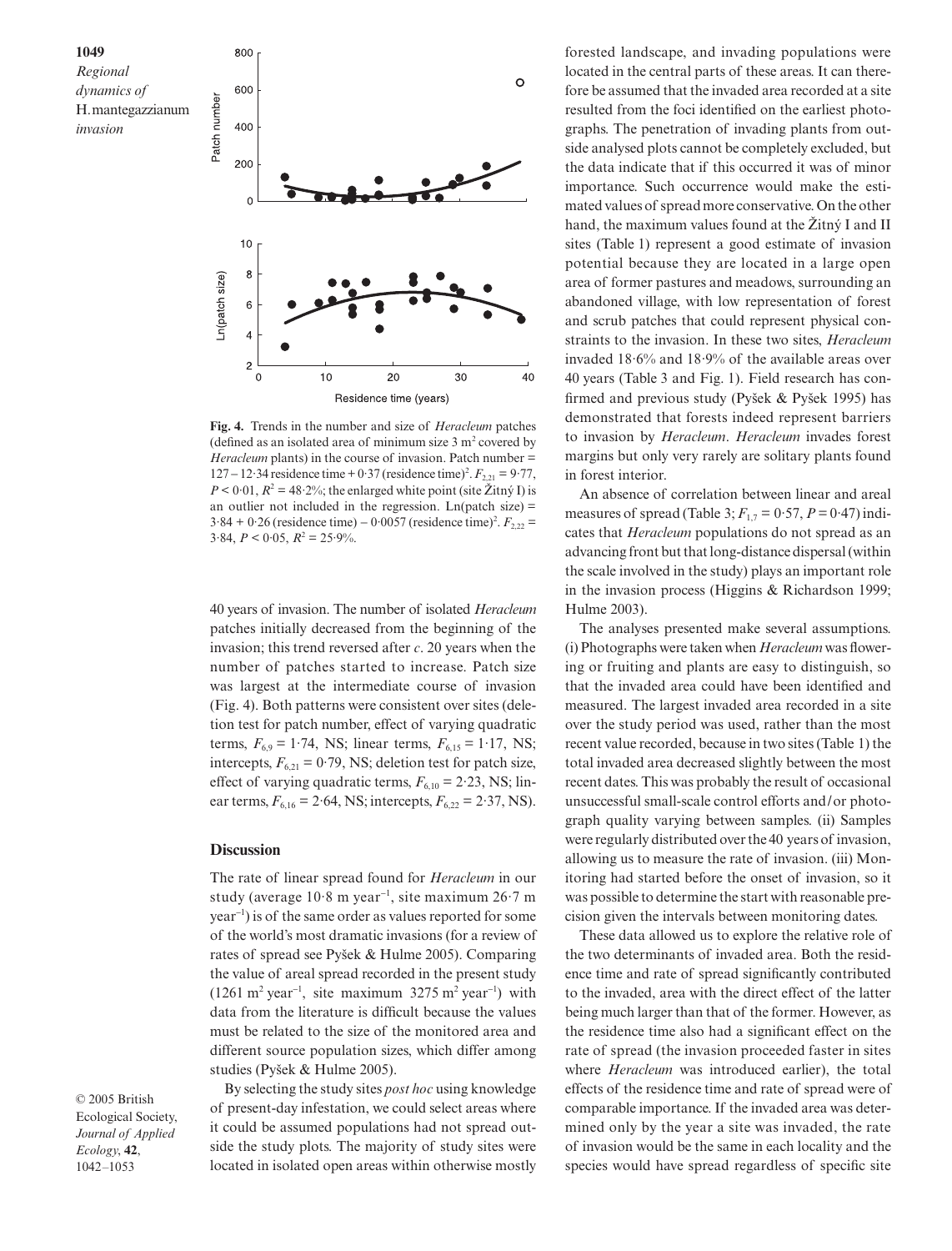**1050** *J. Müllerová* et al. conditions. As the year of invasion was determined mainly by dispersal opportunities, the current pattern of *Heracleum* occurrence in the study area would be primarily determined by the fact that the species' propagules reached the sites at different times. However, the significant differences in the rate of invasion among sites indicate that, despite *Heracleum* being an extremely successful invader (Moravcová *et al*. 2005) and the study region being climatically suitable (Pysek 1991; Pysek *et al*. 1998), there are constraints to invasion that vary among sites. That the sites are not equally suited for colonization by *Heracleum* is determined by variation in environmental conditions such as soil nutrients and moisture, character of resident vegetation and site history (Rouget & Richardson 2003; Rickey & Anderson 2004; Barney, DiTommaso & Weston 2005). These features affect the species' population biology and ecology and act in concert with landscape determinants of invasion. The importance of environmental heterogeneity in influencing invasions has been highlighted (Davis, Grime & Thompson 2000). As environments differ in their spatial and temporal patterns of resource supply, the opportunities they provide for recruitment and spread differ (Higgins & Richardson 1996).

Distribution of invasive species has been reported to depend on the rate of spread in a study of alien weeds in Australia (Forcella 1985). The present results suggest that the residence time is of the same importance.

Inferring population characteristics from aerial photographs is limited by the quality of the photographs; however, some robust patterns over the 40 years of invasion could be identified. The proportion of plants that flowered did not change over time. This indicates that the study region is climatically suitable for this species of Caucasian origin, unlike warmer parts of the Czech Republic where the warm January temperatures are probably suboptimal (Pysek *et al*. 1998). A stable proportion of flowering plants was also recorded by sampling permanent plots in the field (J. Pergl *et al.*, unpublished data).

The spatial structure of *Heracleum* populations changed during the course of invasion. The number of isolated patches decreased in the initial 10–15 years and at the same time their mean size increased. This suggests that during the process of establishment at a site there is a period of enlargement of individual patches that merge with each other, and hence their total number decreases. After 20–25 years, patch number started to increase, indicating colonization of more distance places within a site. At the same time patch size started to decrease, suggesting dynamic spread associated with forming a large number of small colonizing patches.

Linear landscape features such as paths, roads and streams provide good possibilities for dispersal by humans and water, and proved to be important drivers of invasion. At the beginning, a large proportion of *Heracleum* stands was associated with these habitats, but their importance gradually decreased as invasion

proceeded and populations invaded more distant places. The pattern found at the local scale is mimicked at the geographical scale of the Czech Republic. *Heracleum* was reported to spread first along large rivers, acting as migration corridors, and only later invaded landscapes distant from water streams (Pysek 1991, 1994).

Aerial photographs are used for detecting invasive plant species because estimates of invaded area make it possible to monitor their spread over time (Higgins & Richardson 1999; McCormick 1999; Stow *et al*. 2000; Higgins, Richardson & Cowling 2001). Examples where this method has been applied for the study of alien plant invasions include *Tamarix ramosissima* (Robinson 1965), *Rhododendron ponticum* (Fuller & Boorman 1977), *Pinus radiata* (Richardson & Brown 1986), *Pinus halepensis*(Rouget *et al*. 2001) and *Ammophila arenaria* (Buell, Pickart & Stuart 1995). The cost of repeated coverage to detect changes must be borne in mind but, given the costs associated with the impact of alien plants (Zavaleta, Hobbs & Mooney 2001), the benefits prevail if repeated monitoring is followed by the design of an appropriate control strategy (Bakker & Wilson 2004; Paynter & Flanagan 2004; Perry, Galatowitsch & Rosen 2004; Taylor & Hastings 2004). It should be noted that the examples mentioned above are invasions by a different life form, not present in the invaded community before; this makes their detection by aerial photographs easier. The potential to study invasions by herbaceous plants at such large scales is in general very limited; *Heracleum* is an exception to this rule.

On earlier sampling dates, the photographs of our study area were taken for military purposes and kept classified. From the 1990s, sampling was initiated by the Protected Landscape Area authorities for the purpose of monitoring the extent of *Heracleum* invasion. Although infestation maps were created they have not been used efficiently in practice up to now, and the control efforts remain largely unsystematic and the selection of stands for control is quite random. The present study has shown that aerial photography is appropriate for monitoring the distribution of *Heracleum* and the method benefits from the invader having a very different appearance from native dominants (Rouget *et al*. 2003). The results of our study could facilitate the development of a control strategy that could not have been devised without this information (Wadsworth *et al*. 2000). There are four important aspects that can be incorporated directly into an appropriate control strategy. (i) *Heracleum* is easily detected from aerial photographs taken not only at flowering but also at early fruiting time, which extends the potential sampling period until late August. A detailed inspection of photographs allows detection of even single plants. These should be targeted for immediate removal to prevent further spread. As demonstrated by Moody & Mack (1988), effectiveness of control measures is greatly improved by concentrating on satellite isolated

© 2005 British Ecological Society, *Journal of Applied Ecology*, **42**, 1042–1053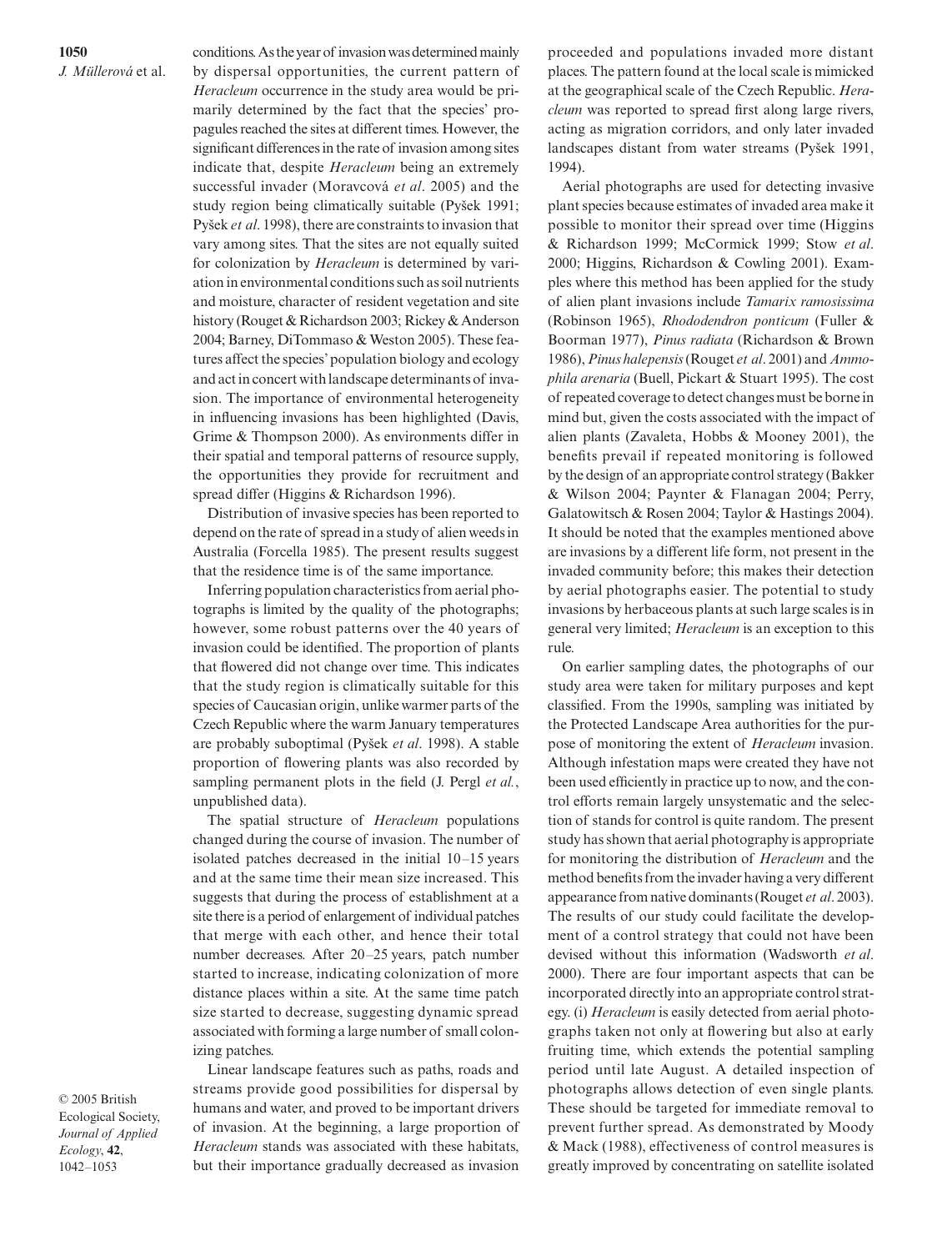*Regional dynamics of*  H. mantegazzianum *invasion*

populations instead of on large expanding stands. Unlike in other herb species that are less easy to recognize, the control programmes could profit from the level of recording detail that can be achieved in monitoring *Heracleum*.

(ii) Linear landscape structures such as paths, roads and streams play an important role at the beginning of *Heracleum* invasion. The role of these linear corridors in the spread of alien plants has been documented (Thébaud & Debussche 1991; Pysek & Prach 1993; Planty-Tabacchi *et al*. 1996; Hood & Naiman 2000) but the present study highlights that they should be targeted in the early stages of invasions, when control measures can be applied more efficiently than later on. Therefore the utmost attention should be paid to the occurrence of *Heracleum* along these corridors in sections of landscape where the invasion starts.

(iii) By employing longitudinal data, the present study allowed us to measure the actual rate of spread. Its strong effect on the extent of invaded area indicates that the species is not limited much by local site conditions. This should be taken as a warning that the entire area, including habitats currently less prone to the invasion, must be included in control programmes. On the other hand, knowing how fast the invader is able to spread locally and which of the habitats are particularly prone to the invasion makes it possible to identify localities that are at highest risk of immediate infestation.

(iv) Results of the present study can be applied to predict the occurrence of *Heracleum*in unsampled sites (N. Nehrbass *et al.*, unpublished). A clear indication of where invasion is most likely to occur in the future would be the most valuable message for managers (Hulme 2003).

#### **Acknowledgements**

We thank Phil Hulme and three anonymous referees for valuable comments on the manuscript. Our thanks also go to Irena Perglová and Václav Procházka for logistics support. The study was supported by the project 'Giant Hogweed (*Heracleum mantegazzianum*) a pernicious invasive weed: developing a sustainable strategy for alien invasive plant management in Europe', funded within the 'Energy, environment and sustainable development programme' (grant no. EVK2-CT-2001-00128) of the European Union 5th Framework Programme, by the long-term institutional research plan no. AV0Z60050516 funded by the Academy of Sciences of the Czech Republic, and MSMT project no. 0021620828 from the Ministry of Education of the Czech Republic.

#### **References**

© 2005 British Ecological Society, *Journal of Applied Ecology*, **42**, 1042–1053

- Bakker, J.D. & Wilson, S.D. (2004) Using ecological restoration to constrain biological invasions. *Journal of Applied Ecology*, **41**, 1058–1064.
- Barney, J.N., DiTommaso, A. & Weston, L.A. (2005) Differences in invasibility of two contrasting habitats and invasiveness

of two mugwort *Artemisia vulgaris* populations. *Journal of Applied Ecology*, **42**, 567–576.

- Baskin, C.C. & Baskin, J.M. (1998) *Seeds: Ecology, Biogeography and Evolution of Dormancy and Germination*. Academic Press, San Diego, CA.
- Buell, A.C., Pickart, A.J. & Stuart, G.B. (1995) Introduction history and invasion patterns of *Ammophila arenaria* on the north coast of California. *Conservation Biology*, **9**, 1587– 1593.
- Chips Development Team (1998) *Chips 4·3, the Copenhagen Image Processing System*. University of Copenhagen, Copenhagen, the Netherlands.
- Clark Laboratories (1998) *CartaLinx 1·04, the Spatial Data Builder*. Clark University, Worcester, Masschusetts, USA.
- Collet, D. (1991) *Modelling Binary Data*. Chapman & Hall, London, UK.
- Collingham, Y.C., Wadsworth, R.A., Willis, S.G., Huntley, B. & Hulme, P.E. (2000) Predicting the spatial distribution of alien riparian species: issues of spatial scale and extent. *Journal of Applied Ecology*, **37** (Supplement 1), 13–27.
- Cook, R.D. (1977) Detection of influential observations in linear regression. *Technometrics*, **19**, 15–18.
- Crawley, M.J. (1993) *GLIM for Ecologists*. Blackwell, London, UK.
- Davis, M.A., Grime, J.P. & Thompson, K. (2000) Fluctuating resources in plant communities: a general theory of invasibility. *Journal of Ecology*, **88**, 528–534.
- Delisle, F., Lavoie, C., Jean, M. & Lachance, D. (2003) Reconstructing the spread of invasive plants: taking into account biases associated with herbarium specimens. *Journal of Biogeography*, **30**, 1033–1042.
- Environmental System Research Institute (1996) *ArcView GIS.* Environmental Research Institute, Redlands, California, USA.
- Everitt, B.J. (1998) Chronology of the spread of tamarisk in the Central Rio Grande. *Wetlands*, **18**, 658–668.
- Everitt, J.H., Anderson, G.L., Escobar, D.E., Davis, M.R., Spencer, N.R. & Andrascik, R.J. (1995) Use of remote sensing for detecting and mapping leafy spurge (*Euphorbia esula*). *Weed Technology*, **9**, 599–609.
- Forcella, F. (1985) Final distribution is related to rate of spread in alien species. *Weed Research*, **25**, 181–189.
- Francis, B., Green, M. & Payne, C. (1994) *The GLIM System. Release 4 Manual*. Clarendon Press, Oxford, UK.
- Fuller, R.M. & Boorman, L.A. (1977) The spread and development of *Rhododendron ponticum* L. on dunes at Winterton, Norfolk, in comparison with invasion by *Hippophaë rhamnoides* L. at Saltfleetby, Lincolnshire. *Biological Conservation*, **12**, 83–94.
- Gilchrist, R. & Green, P. (1994) The theory of generalized linear models. *The GLIM System. Release 4 Manual* (eds B. Francis, M. Green & C. Payne), pp. 259–305. Clarendon Press, Oxford, UK.
- Hastings, A. (1996) Models of spatial spread: is the theory complete? *Ecology*, **77**, 1675–1679.
- Higgins, S.I. & Richardson, D.M. (1996) A review of models of alien plant spread. *Ecological Modelling*, **87**, 249–265.
- Higgins, S.I. & Richardson, D.M. (1999) Predicting plant migration rates in a changing world: the role of long-distance dispersal. *American Naturalist*, **153**, 464–475.
- Higgins, S., Richardson, D.M. & Cowling, R.M. (2001) Validation of a spatial model of a spreading alien plant population. *Journal of Applied Ecology*, **38**, 571–584.
- Holub, J. (1997) *Heracleum* bolševník. *Květena České republiky 5* (eds B. Slavík, J. Chrtek & P. Tomsovic), pp. 386–395. Academia, Praha, Czech Republic.
- Hood, W.G. & Naiman, R.J. (2000) Vulnerability of riparian zones to invasion by exotic vascular plants. *Plant Ecology*, **148**, 105–114.
- Hulme, P.E. (2003) Biological invasions: winning the science battles but losing the conservation war? *Oryx*, **37**, 178–193.

#### **1051**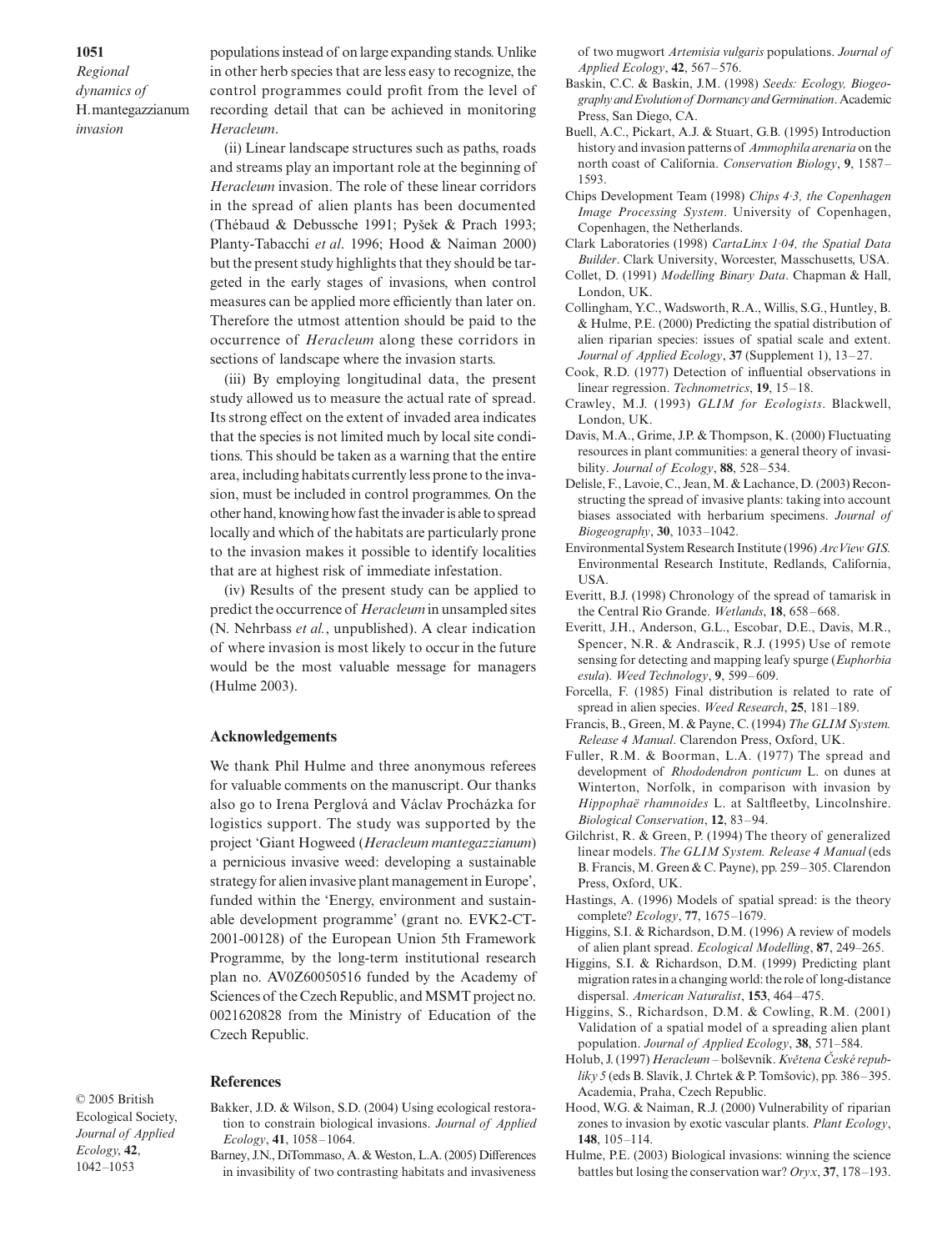- Jensen, J.R. (1996) *Introductory Digital Image Processing*. Prentice Hall, London, UK.
- Kartesz, J.T. & Meacham, C.A. (1999) *Synthesis of the North American Flora*, Version 1·0. North Carolina Botanical Garden, Chapel Hill, NC.
- Kos, J. & Marsáková, M. (1997) *Chrán*´*ná Území* Ç*eské Republiky*. Agentura ochrany pøírody a krajiny, Praha, Czech Republic.
- Krinke, L., Moravcová, L., Pysek, P., Jarosík, V., Pergl, J. & Perglová, I. (2005) Seed bank in an invasive alien *Heracleum mantegazzianum* and its seasonal dynamics. *Seed Science Research*, **15**, 239–248.
- Lillesand, T.M. & Kiefer, R.W. (1999) *Remote Sensing and Image Interpretation*, 3rd edn. John Wiley & Sons, New York, NY.
- Lonsdale, W.M. (1993) Rates of spread of an invading species: *Mimosa pigra* in northern Australia. *Journal of Ecology*, **81**, 513–521.
- McCormick, C.M. (1999) Mapping exotic vegetation in the Everglades from large-scale aerial photographs. *Photogrammetric Engineering and Remote Sensing*, **65**, 179–184.
- Mandák, B., Pysek, P. & Bímová, K. (2004) History of the invasion and distribution of *Reynoutria* taxa in the Czech Republic: a hybrid spreading faster than its parents. *Preslia*, **76**, 15–64.
- Mandenova, I.P. (1950) *Kavkazskye vidy roda Heracleum.* Izdatelstvo Akademii Nauk Gruzinskoj SSR, Tbilisi, Georgia.
- Mast, J.N., Veblen, T.T. & Hodgson, M.E. (1997) Tree invasion within a pine/grassland ecotone: an approach with historic aerial photography and GIS modelling. *Forest Ecology and Management*, **93**, 181–194.
- Moody, M.E. & Mack, R.N. (1988) Controlling the spread of plant invasions: the importance of nascent foci. *Journal of Applied Ecology*, **25**, 1009–1021.
- Moravcová, L., Perglová, I., Pysek, P., Jarosík, V. & Pergl, J. (2005) Effects of fruit position on fruit mass and seed germination in the alien species *Heracleum mantegazzianum* (Apiaceae) and the implications for its invasion. *Acta Oecologica*, **28**, 1–10.
- Morton, J.K. (1978) Distribution of giant cow parsnip (*Heracleum mantegazzianum*) in Canada. *Canadian Field Naturalist*, **92**, 182–185.
- Neuhäuslová, Z. & Moravec, J. (1997) *Map of Potential Natural Vegetation of the Czech Republic.* Academia, Praha, Czech Republic.
- Paynter, Q. & Flanagan, G.J. (2004) Integrating herbicide and mechanical control treatments with fire and biological control to manage an invasive wetland shrub, *Mimosa pigra*. *Journal of Applied Ecology*, **41**, 615–629.
- Perry, L.G., Galatowitsch, S.M. & Rosen, C.J. (2004) Competitive control of invasive vegetation: a native wetland sedge suppresses *Phalaris arundinacea* in carbon-enriched soil. *Journal of Applied Ecology*, **41**, 151–152.
- Petøík, P. (2003) *Cyperus eragrostis*: a new alien species for the Czech flora and the history of its invasion of Europe. *Preslia*, **75**, 17–28.
- Planty-Tabacchi, A.M., Tabacchi, E., Naiman, R.J., Deferrari, C. & Decamps, H. (1996) Invasibility of species rich communities in riparian zones. *Conservation Biology*, **10**, 598–607.
- Pysek, P. (1991) *Heracleum mantegazzianum* in the Czech Republic: the dynamics of spreading from the historical perspective. *Folia Geobotanica and Phytotaxonomica*, **26**, 439–454.

© 2005 British Ecological Society, *Journal of Applied Ecology*, **42**, 1042–1053

Pysek, P. (1994) Ecological aspects of invasion by *Heracleum mantegazzianum* in the Czech Republic. *Ecology and Management of Invasive Riverside Plants* (eds L.C. de Waal, E.L. Child, P.M. Wade & J.H. Brock), pp. 45–54. J. Wiley & Sons, Chichester, UK.

- Pysek, P. & Hulme, P.E. (2005) Spatio-temporal dynamics of plant invasions: linking patterns to processes. *Écoscience*, **12**, 289–302.
- Pysek, P. & Jarosík, V. (2005) Residence time determines the distribution of alien plants. *Invasive Plants: Ecological and Agricultural Aspects* (ed. Inderjit), pp. 77–96. Birkhäuser-Verlag-AG, Basel, Switzerland.
- Pysek, P. & Prach, K. (1993) Plant invasions and the role of riparian habitats: a comparison of four species alien to central Europe. *Journal of Biogeography*, **20**, 413–420.
- Pysek, P. & Pysek, A. (1994) Soucasny vyskyt druhu *Heracleum mantegazzianum* v České republice a přehled jeho lokalit. *Zprávy* Ç*eské Botanické Spole*d*nosti*, **27**, 17–30.
- Pysek, P. & Pysek, A. (1995) Invasion by *Heracleum mantegazzianum* in different habitats in the Czech Republic. *Journal of Vegetation Science*, **6**, 711–718.
- Pysek, P., Jarosík, V. & Kucera, T. (2003) Inclusion of native and alien species in temperate nature reserves: an historical study from central Europe. *Conservation Biology*, **17**, 1414–1424.
- Pysek, P., Kopecky, M., Jarosík, V. & Kotková, P. (1998) The role of human density and climate in the spread of *Heracleum mantegazzianum* in the central European landscape. *Diversity and Distributions*, **4**, 9–16.
- Pysek, P., Kucera, T., Puntieri, J. & Mandák, B. (1995) Regeneration in *Heracleum mantegazzianum*: response to removal of vegetative and generative parts. *Preslia*, **67**, 161–171.
- Pysek, P., Richardson, D.M., Rejmánek, M., Webster, G., Williamson, M. & Kirschner, J. (2004) Alien plants in checklists and floras: towards better communication between taxonomists and ecologists. *Taxon*, **53**, 131–143.
- Pysek, P., Sádlo, J. & Mandák, B. (2002) Catalogue of alien plants of the Czech Republic. *Preslia*, **74**, 97–186.
- Rejmánek, M. (2000) Invasive plants: approaches and predictions. *Austral Ecology*, **25**, 497–506.
- Richardson, D.M. & Brown, P.J. (1986) Invasion of mesic mountain fynbos by *Pinus radiata*. *South African Journal of Botany*, **52**, 529–536.
- Richardson, D.M., Pysek, P., Rejmánek, M., Barbour, M.G., Panetta, F.D. & West, C.J. (2000) Naturalization and invasion of alien plants: concepts and definitions. *Diversity and Distributions*, **6**, 93–107.
- Rickey, M.A. & Anderson, R.C. (2004) Effect of nitrogen addition on the invasive grass *Phragmites australis* and a native competitor *Spartina pectinata*. *Journal of Applied Ecology*, **41**, 888–896.
- Robinson, T.W. (1965) *Introduction, Spread and Areal Extent of Saltcedar (Tamarix) in the Western States. Studies of Evapotranspiration*. Geological Survey Professional Paper 491–A. Reston, Virginia, USA.
- Rouget, M. & Richardson, D.M. (2003) Inferring process from pattern in plant invasions: a semimechanistic model incorporating propagule pressure and environmental factors. *American Naturalist*, **162**, 713–724.
- Rouget, M., Richardson, D.M., Cowling, R.M., Lloyd, J.W. & Lombard, A.T. (2003) Current patterns of habitat transformation and future threats to biodiversity in terrestrial ecosystems of the Cape Floristic Region, South Africa. *Biological Conservation*, **112**, 63–85.
- Rouget, M., Richardson, D.M., Milton, S.J. & Polakow, D. (2001) Predicting invasion dynamics of four alien *Pinus*species in a highly fragmented semi-arid shrubland in South Africa. *Plant Ecology*, **152**, 79–92.
- Sokal, R. & Rohlf, F.J. (1995) *Biometry*. Freeman, New York, NY.
- Stow, D., Hope, A., Richardson, D.M., Chen, D., Garrison, C. & Service, D. (2000) Potential of colour-infrared digital camera imagery for inventory and mapping of alien plant invasions in South African shrublands. *International Journal of Remote Sensing*, **21**, 2965–2970.